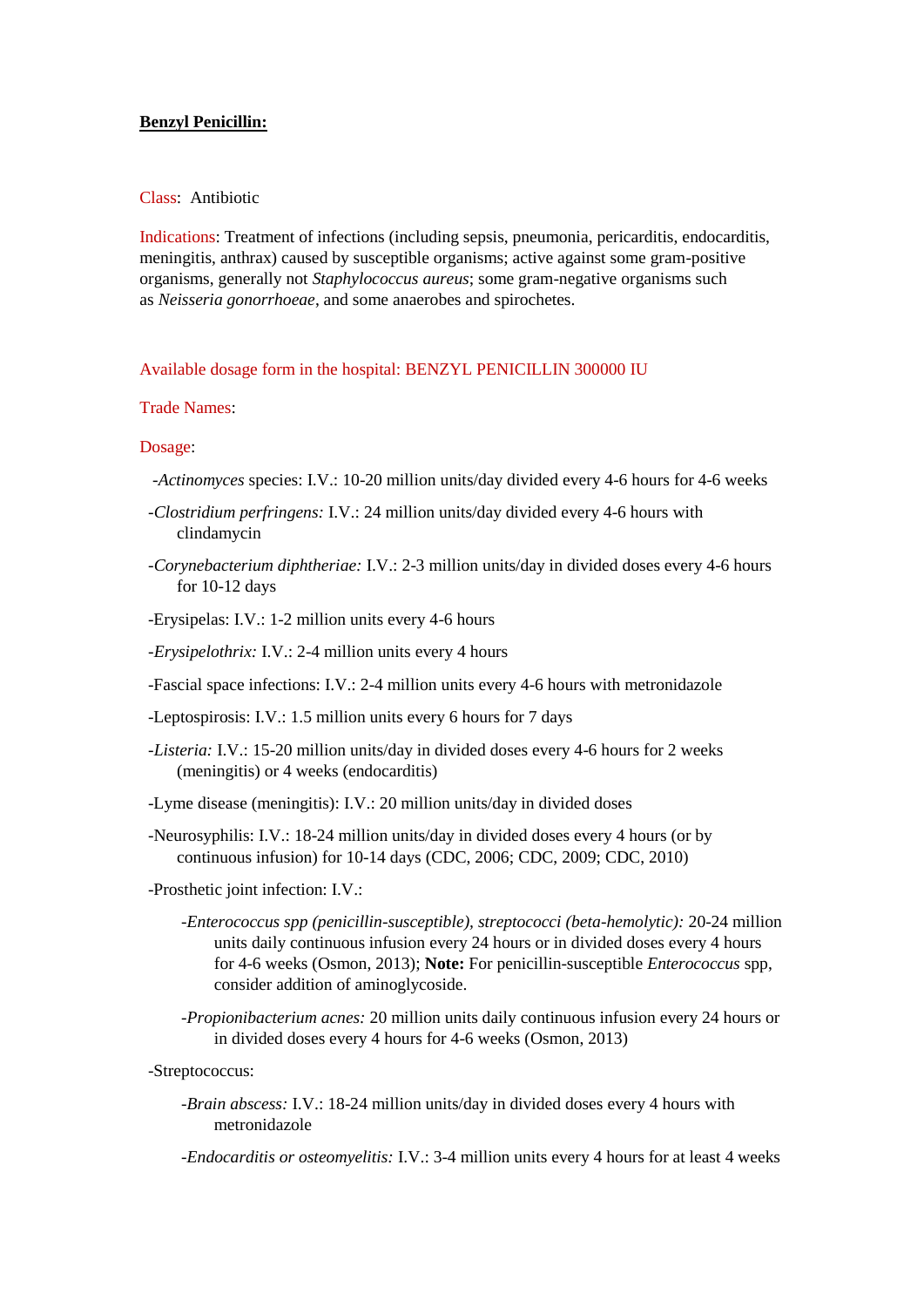- *-Group B streptococcus (neonatal prophylaxis):* I.V.: 5 million units x 1 dose, then 2.5- 3.0 million units every 4 hours until delivery (CDC, 2010)
- *-Skin and soft tissue:* I.V.: 3-4 million units every 4 hours for 10 days
- *-Toxic shock:* I.V.: 24 million units/day in divided doses with clindamycin

-Streptococcal pneumonia: I.V.: 2-3 million units every 4 hours

 -Whipple's disease: I.V.: 2 million units every 4 hours for 2 weeks, followed by oral trimethoprim/sulfamethoxazole or doxycycline for 1 year . Relapse or CNS involvement: 4 million units every 4 hours for 4 weeks

# Renal Impairment:

-Manufacturer's recommendation:

- -Uremic patients with  $Cl_{cr} > 10$  mL/minute/1.73 m<sup>2</sup>: Administer a normal dose followed by 50% of the normal dose every 4-5 hours
- -Cl<sub>cr</sub> <10 mL/minute/1.73 m<sup>2</sup>: Administer a normal dose followed by 50% of the normal dose every 8-10 hours

### **Alternate recommendation:**

-GFR >50 mL/minute: No dosage adjustments are necessary (Aronoff, 2007).

-GFR 10-50 mL/minute: Administer 75% of the normal dose (Aronoff, 2007).

-GFR <10 mL/minute: Administer 20% to 50% of the normal dose (Aronoff, 2007).

-Intermittent hemodialysis (IHD) (administer after hemodialysis on dialysis days) (Heintz, 2009): Administer a normal dose followed by either 25% to 50% of normal dose every 4-6 hours **or** 50% to 100% of normal dose every 8-12 hours.

 - For *mild-to-moderate* infections, administer 0.5-1 million units every 4-6 hours **or** 1-2 million units every 8-12 hours.

 - For *neurosyphilis, endocarditis, or serious infections*, administer up to 2 million units every 4-6 hours; administer after dialysis on dialysis days **or**supplement with 500,000 units after dialysis.

 **Note:** Dosing dependent on the assumption of 3 times weekly, complete IHD sessions.

-Continuous renal replacement therapy (CRRT) (Heintz, 2009; Trotman, 2005): Drug clearance is highly dependent on the method of renal replacement, filter type, and flow rate. Appropriate dosing requires close monitoring of pharmacologic response, signs of adverse reactions due to drug accumulation, as well as drug concentrations in relation to target trough (if appropriate). The following are general recommendations only (based on dialysate flow/ultrafiltration rates of 1-2 L/hour and minimal residual renal function) and should not supersede clinical judgment:

-CVVH: Loading dose of 4 million units, followed by 2 million units every 4-6 hours

-CVVHD: Loading dose of 4 million units, followed by 2-3 million units every 4-6 hours

-CVVHDF: Loading dose of 4 million units, followed by 2-4 million units every 4-6 hours